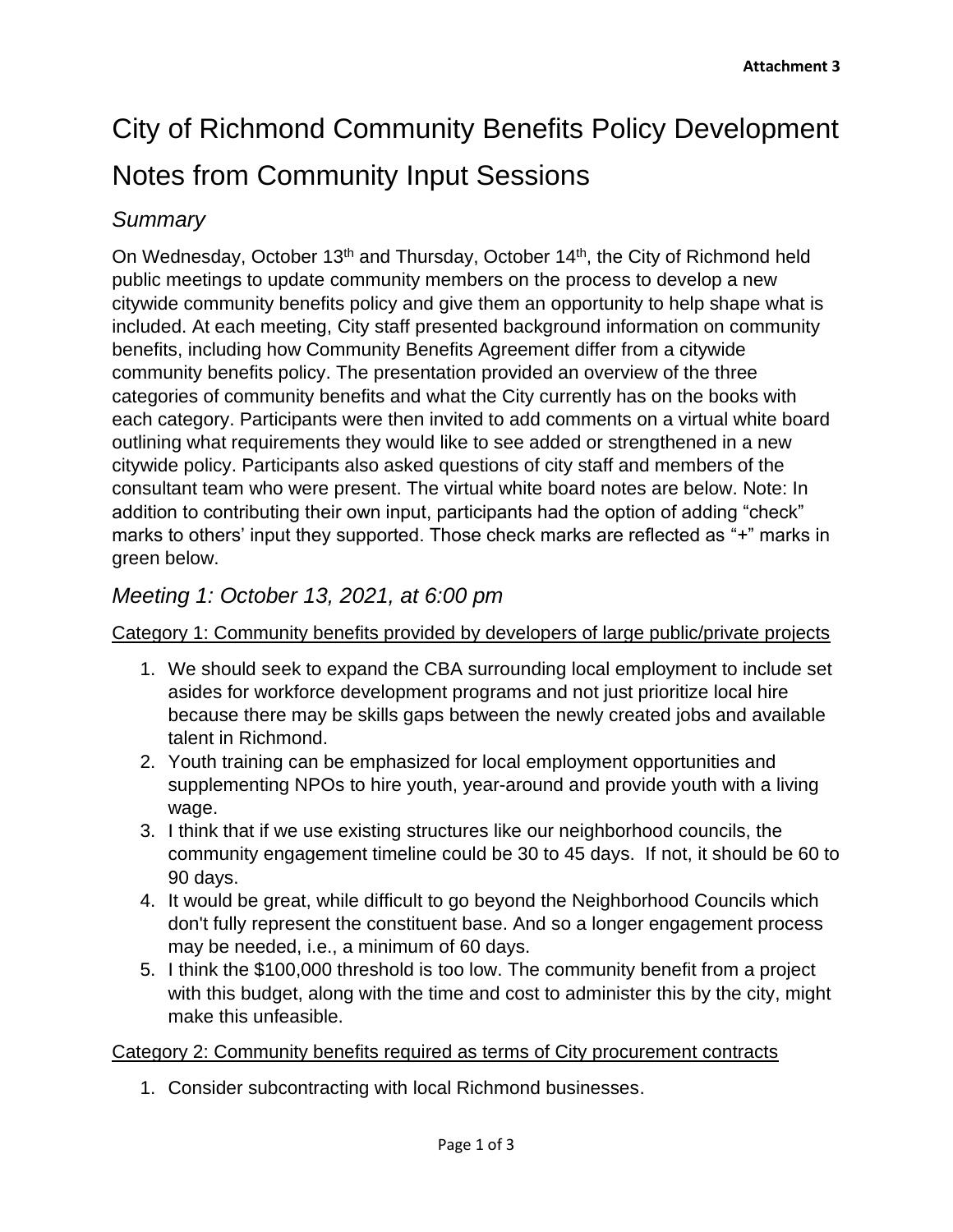- 2. Assist in tenant improvements.
- 3. Entrepreneurship to help folks with costs such as building out spaces in Richmond. These costs can be very expensive.
- 4. is it possible to strengthen this CBA by establishing a similar requirement for private companies that do business here? Maybe at a lower percentage than the 25% requirement but more than just good faith in soliciting partnerships with local biz.
- 5. Relatedly, the CBA could include set asides for Business Development funds to increase local capacity.
- 6. While environmental products are more expensive, it is necessary for the sake of our greater community, and I would encourage a high percentage of materials etc. to be "green."
- 7. Goal: At least > 50%.

### Category 3: Community benefits delivered through City's land use and housing regulation

- 1. The one issue i have is that the set aside is never enough to build housing so I would increase the amount of the paying into the linkage fees or have people actually build affordable housing. Both for commercial and residential projects.
- 2. Can community benefits go towards resources to support littering and trash abatement?
	- a. if the City establishes a community benefits fund, with \$\$ from various sources, funds can be used for a range of community needs, including trash
	- b. San Diego has done this as an approach to maintaining their parks with funds from various sources. - Balboa Trust
- 3. Raise funds for grants and loans for Cannabis Equity ordinance. **+1**
- 4. Add local employment to category 3 in addition to category 1

## *Meeting 2: October 14, 2021 at 12:00 pm*

#### Category 1: Community benefits provided by developers of large public/private projects

- 1. Minimum Wage should be raised to \$20/hr. **+2**
- 2. Ensure and improve community engagement when developers come to Richmond. **+1**
- 3. train youth and hire youth year-round
- 4. Similar to other cities, when a new person comes on board there should be a training program.
- 5. working with the workforce development board on local hiring.
- 6. It would be great, while difficult to go beyond the Neighborhood Councils which don't fully represent the constituent base. And so a longer engagement process may be needed, ie, a minimum of 60 days. **+1**
- 7. Hire local residents/priority to BIPOC.